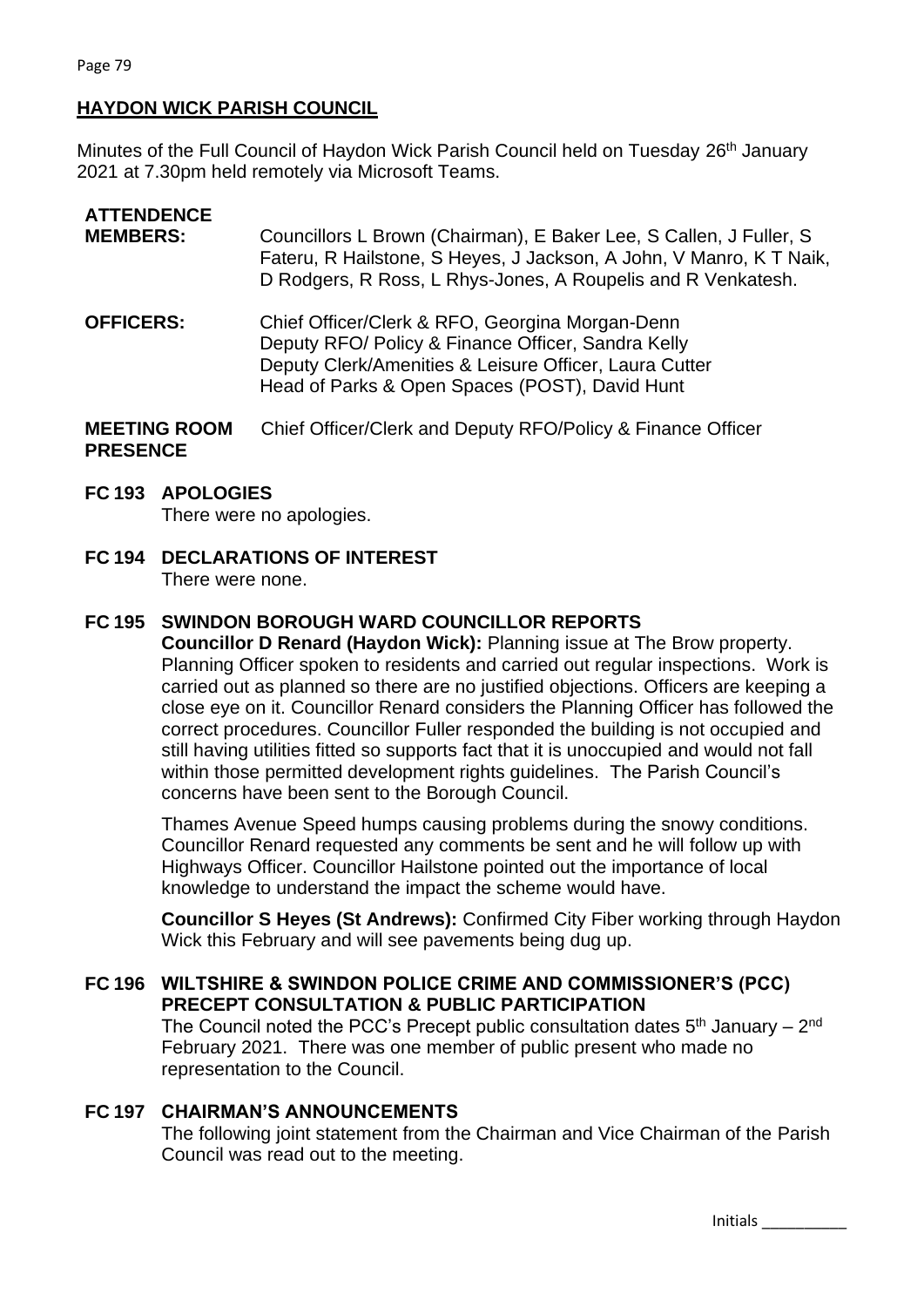Page 80

"This Parish Council does not use our Vexatious and Habitual Complainant policy lightly or without reasonable cause or provocation. We will respond in a robust manner to anyone who continues to ignore the requirements of the policy.

We enact this policy when one person's claims and/or allegations are taking up too much time and resource to resolve. Allegations which are wasteful in terms of the Parish Clerk, Officers, Councillors' time and displace scarce human resources that could otherwise be spent on Council priorities, especially during this difficult time due to the covid virus.

Whilst our staff will endeavour to respond with patience and be sympathetic to the needs of all complainants and contacts, there are times when there is nothing further which can reasonably be done to assist or to rectify a real or perceived problem of a single person. We have a whole parish to run for the benefit of all parishioners.

As employers, Councillors have a duty of care to ensure and enforce the most robust protection we can offer to our staff, and to extend that care to fellow Parish Councillors, if need be. Our policy ensures that this Parish Council will not allow for continuous, persistent and repetitive contact with a single employee, as this could be classed as harassing and victimizing of that employee and has the potential to cause mental anguish.

Simply put, this is bullying. We will not tolerate it".

# **FC 198 MINUTES OF THE PREVIOUS MEETINGS**

Members received and approved the minutes of the Full Council Meeting held on Tuesday 15<sup>th</sup> December 2020, subject to amending page 74 regarding planning. **Proposed: Councillor A John Seconded: Councillor J Jackson Vote: Agreed with four (4) abstentions.**

**RESOLVED: The minutes of the Full Council Meeting held on Tuesday 15th December 2020 be agreed, subject to amending page 74, and signed as a correct record in office following the meeting.**

## **FC 199 COUNCIL'S BUDGET, RESERVES & PRECEPT 2021/22**

The meeting received a recommendation from Policy & Finance Committee to approve a budget £851,158.71 which equates to a 3.5% increase in the precept compared to last year. This represents a precept of £94.51 per annum for a Band D household which is an increase of £3.28 per annum compared to last year. The Reserves were also presented, and it was noted the Footpath Project at £3,000 had been reinstated. It was confirmed there were Earmarked Reserves to the value of £66,750.00 and General Reserves to the value of £437,871.00. The Clerk also confirmed that in view of the ongoing pandemic and lockdown conditions it was necessary to change the governance arrangements when submitting the precept demand to Swindon Borough Council to allow for electronic signatures instead of wet signatures.

**Vote: Agreed unanimously.**

**Proposed: Councillor V Manro Seconded: Councillor R Hailstone**

**RESOLVED: To approve the 2021/22 budget and reserves as presented and set a precept of £851,158.71. This represent £94.51 per annum for a Band D household which is an increase of £3.28 per annum compared to last year or 3.5%. To note the changes to the governance arrangements when submitting the precept demand to Swindon Borough Council.**

Initials \_\_\_\_\_\_\_\_\_\_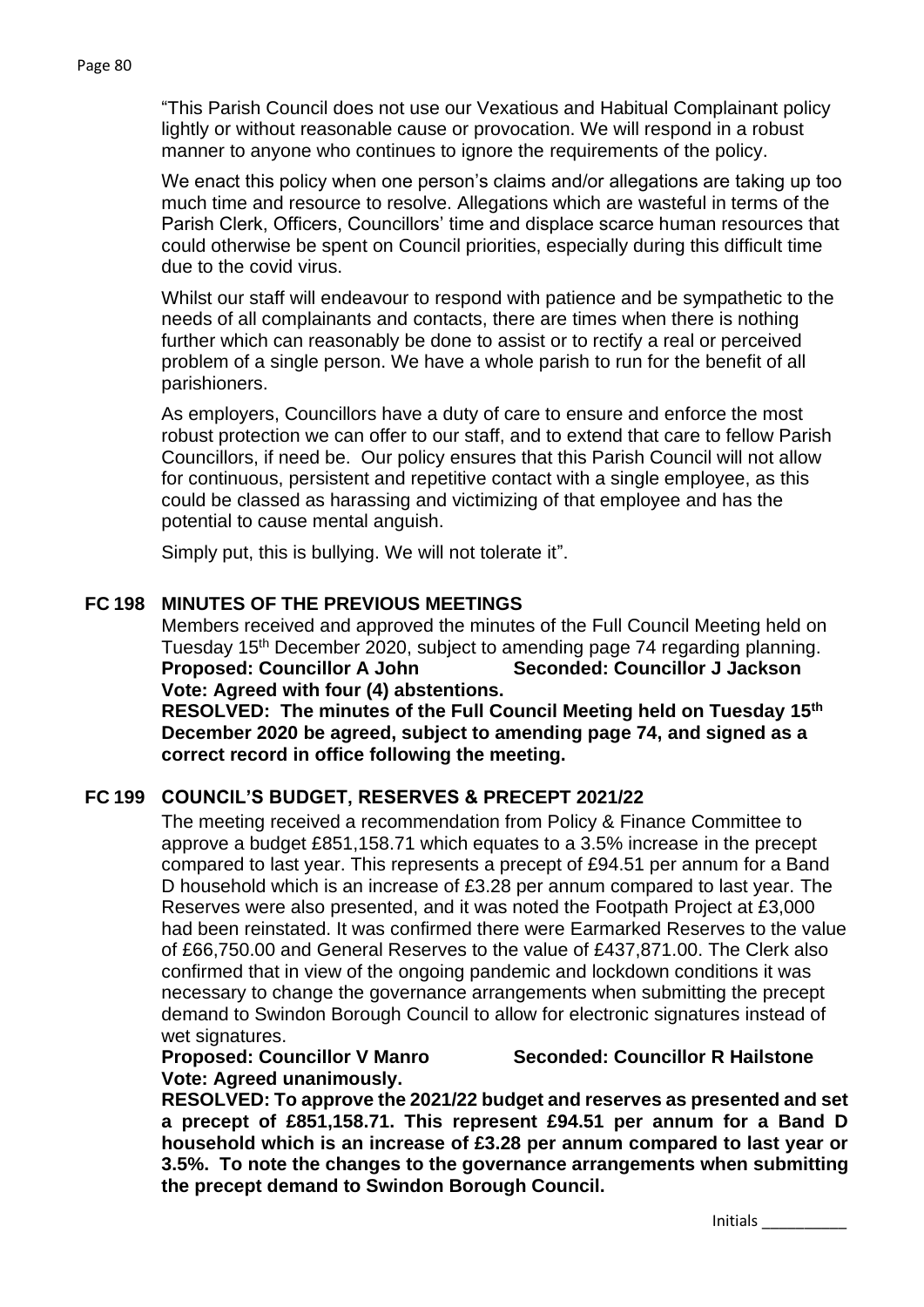#### **FC 200 RESERVES POLICY**

Members noted the Financial Reserves Policy 2021 as presented.

|  | FC 201 COUNCILLOR REPORTS<br><b>Councillor E Baker Lee</b> | Attended a virtual VAS-Live Voluntary Sector Leaders<br>meet the local MPs session where it was acknowledged<br>the important work of the Voluntary Sector during the<br>pandemic. Notes of the session will be circulated to the |
|--|------------------------------------------------------------|-----------------------------------------------------------------------------------------------------------------------------------------------------------------------------------------------------------------------------------|
|  | <b>Councillor R Hailstone</b>                              | Community Development working party.<br>Suggested the missing grit bin near the Morrison's<br>subway is reported to SBC to reinstate.                                                                                             |

#### **FC 202 CLERK'S REPORT**

Last stage of the winter flail works schedule is being finished now. Couple of areas left which involve the tractor and some areas need to be cut with hand tools due to the ground conditions being too wet following heavy rain fall. These areas should be completed within the next few days – these include Catmint and Pond Street. Trent Road was topped and straightened yesterday by hand.

#### **FC 203 NEXT AGENDA ITEMS**

To be passed to the Clerk in advance of the next meeting on 23<sup>rd</sup> February 2021. Two items were suggested for a future meeting: a periodic review of motions/projects and their status and ideas to memorialize the efforts of the pandemic.

## **FC 204 EXCLUSION OF PUBLIC & PRESS**

**RESOLVED:** In accordance with Standing Order 3 (d) that 'in view of the confidential nature of the business about to be transacted and in the public interest, that the press and public be temporarily excluded, and they will be instructed to withdraw'. Reason: Commercial & Confidential Matters.

*Councillor Renard, the resident and the Head of POST left the meeting.*

#### **FC 205 GRASS CUTTING CONTRACT – LARGE AREAS**

The meeting received a report to recommend suspending Financial Regulations 11.1A, 11.1E and Standing Orders 18A to enable the Council to continue with the existing Grounds Maintenance Contractor (Countrywide) for the grass cutting of the 10 sites (large open spaces) in 2021, for one year, at a cost of £10,243.35 + VAT. The reason for the suspension is to maintain the current suppliers during the pandemic.

**Vote: Agreed unanimously.**

**Proposed: Councillor S Heyes Seconded: Councillor S Callen**

**RESOLVED: To suspend Financial Regulations 11.1A, 11.1E and Standing Orders 18A to enable the Council to continue with the existing Grounds Maintenance Contractor (Countrywide) for the grass cutting of the 10 sites (large open spaces) in 2021, for one year, at a cost of £10,243.35 + VAT. The reason for the suspension is to maintain the current suppliers during the pandemic.**